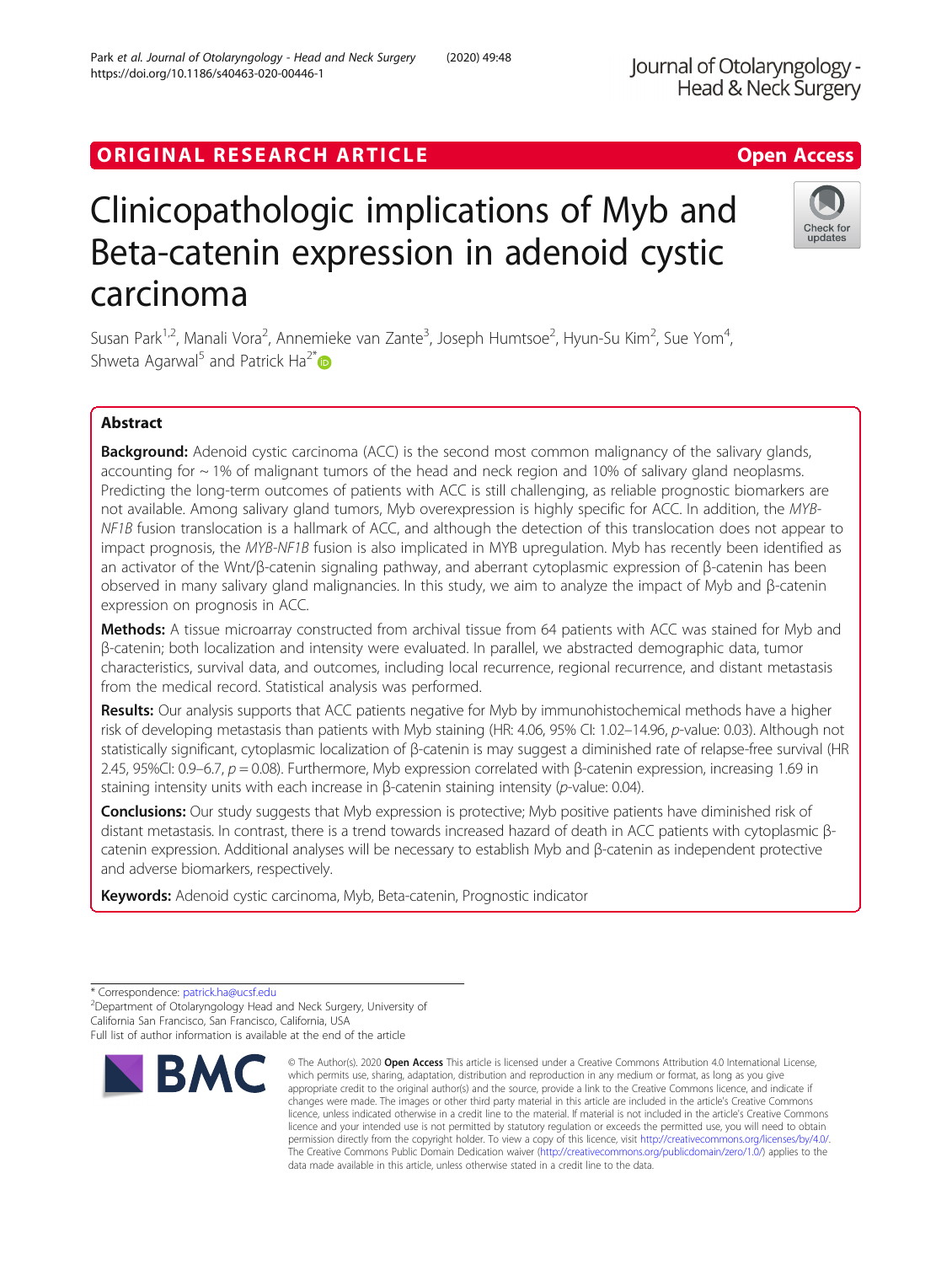## Background

Adenoid cystic carcinoma (ACC) is the second most common malignancy of salivary glands, accounting for approximately 1% of all malignant tumors of the head and neck region and 10% of all salivary gland neoplasms [[1,](#page-6-0) [2](#page-6-0)]. A biphasic salivary gland neoplasm, ACC is composed of cells with myoepithelial and ductal phenotypes forming tubular, cribriform, and/or solid architectural patterns [[3](#page-6-0), [4\]](#page-6-0). Tumors are characterized by slow progression and frequent distant metastasis. Although ACC does not often spread to regional lymph nodes, approximately 52% of ACC patients develop distant metastasis with or without local-regional recurrence [[5,](#page-6-0) [6\]](#page-6-0).

The recommended treatment for ACC involves complete resection followed by postoperative radiotherapy for localized tumors; nonresectable cases are usually fatal [\[4](#page-6-0), [7](#page-6-0)]. ACC is relatively refractory to conventional cytotoxic chemotherapy, perhaps by virtue of its slow growth kinetics [\[8](#page-6-0), [9\]](#page-6-0). Predicting the long term outcome of individuals with ACC is challenging, as reliable prognostic biomarkers are not available. A better understanding of the pathophysiology and biomarkers in ACC is essential in predicting clinical outcomes.

Among salivary gland tumors, high nuclear Myb staining is specific for adenoid cystic carcinoma.

Myb is a transcription factor involved in cellular differentiation and proliferation and plays a role in oncogenesis in many types of cancer. The MYB locus (chr. 6) can undergo translocation with the NF1B locus (chr.9), and this  $MYB-NF1B$  t  $(6,9)(q22-23,p23-24)$  translocation is a molecular hallmark of ACC, found in over 50% of cases [\[10](#page-6-0), [11](#page-6-0)].

Despite multiple studies, it remains unclear whether the MYB-NFIB fusion is associated with prognosis [[12](#page-6-0), [13\]](#page-6-0). On the other hand, overexpression of Myb has been found in 60% of fusion negative ACC, indicating that Myb overexpression may be a driver of pathogenesis in ACC independent of fusion status [[12\]](#page-6-0). In colorectal cancers, c-Myb, a member of the MYB family, is a predictor of poor clinical outcome. Patients with low c-Myb demonstrated significantly decreased disease-free and overall survival [\[14](#page-6-0)]. Given these results, we sought to determine the prognostic significance of Myb expression in ACC.

β-catenin, a protein involved in cell-cell adhesion and gene transcription, has been proposed to have a role in tumor differentiation, invasion, and metastasis. When localized in the nucleus, β-catenin is involved in signaling through the canonical Wnt pathway and mediating gene expression. While at the plasma membrane, β-catenin and E-cadherin form a complex, maintaining cell-cell adhesion and mediating signal transduction important for cell proliferation and differentiation. In the setting of metastases, cytoplasmic localization of β-catenin is

thought to be involved in the epithelial-mesenchymal transition, based on studies of breast and salivary gland cancers [\[15](#page-6-0)–[17\]](#page-6-0).

In head and neck squamous cell carcinoma (HNSCC), it has been suggested that β-catenin mainly functions in adhesion rather than cell signaling [[18\]](#page-6-0). Recent studies have demonstrated reduced membrane localization and increased cytoplasmic localization of β-catenin in malignant salivary gland tumors when compared to benign salivary gland tumors. Cytoplasmic localization of βcatenin may be indicative of a lack of differentiation or invasive potential in the malignant tumors [[19\]](#page-6-0). Cytoplasmic localization of β-catenin in non-small cell lung cancer (NSCLC) also correlates with poor prognosis [[20\]](#page-6-0).

Further supporting a role for β-catenin in malignancies, aberrant expression of β-catenin has been found to promote the pathogenesis of gastric cancer and breast cancer [[21,](#page-6-0) [22\]](#page-7-0). Recent studies have demonstrated that abnormal dephosphorylation of β-catenin, increased nuclear translocation, and reduced proteasome-mediated degradation leads to the increased levels β-catenin in ACC [\[23\]](#page-7-0).

To date, the clinical significance of the overexpression of Myb and the role of β-catenin localization in ACC is unknown. Here, we sought to evaluate the prognostic significance of β-catenin and Myb expression in a cohort of patients with ACC. Our results suggest that a high level of Myb is associated with diminished risk of metastasis, while cytoplasmic localization of β-catenin is may suggest decreased survival.

## **Methods**

#### Patient selection

Data was collected and analyzed in accordance with established guidelines and were reviewed and approved by the University of California-San Francisco Institutional Review Board. Seventy-three patients were identified through a search of the UCSF pathology database for ACC of the head and neck between 1991 and 2015. Eleven patients were excluded from the study: Myb and β-catenin staining were not interpretable for two patients, and nine patients were excluded from the study due to the lack of clinical follow-up data. After histologic confirmation of the diagnosis by a board-certified pathologist (AvZ), sixty-two patients with a non-zero followup data had intact, adequate tissue samples for analysis. A retrospective chart review was completed to determine the clinical variables for this cohort.

## Data collection

# Tissue microarray (TMA) construction

From the 64 patients, representative duplicate or triplicate 2 mm punches of formalin-fixed paraffin-embedded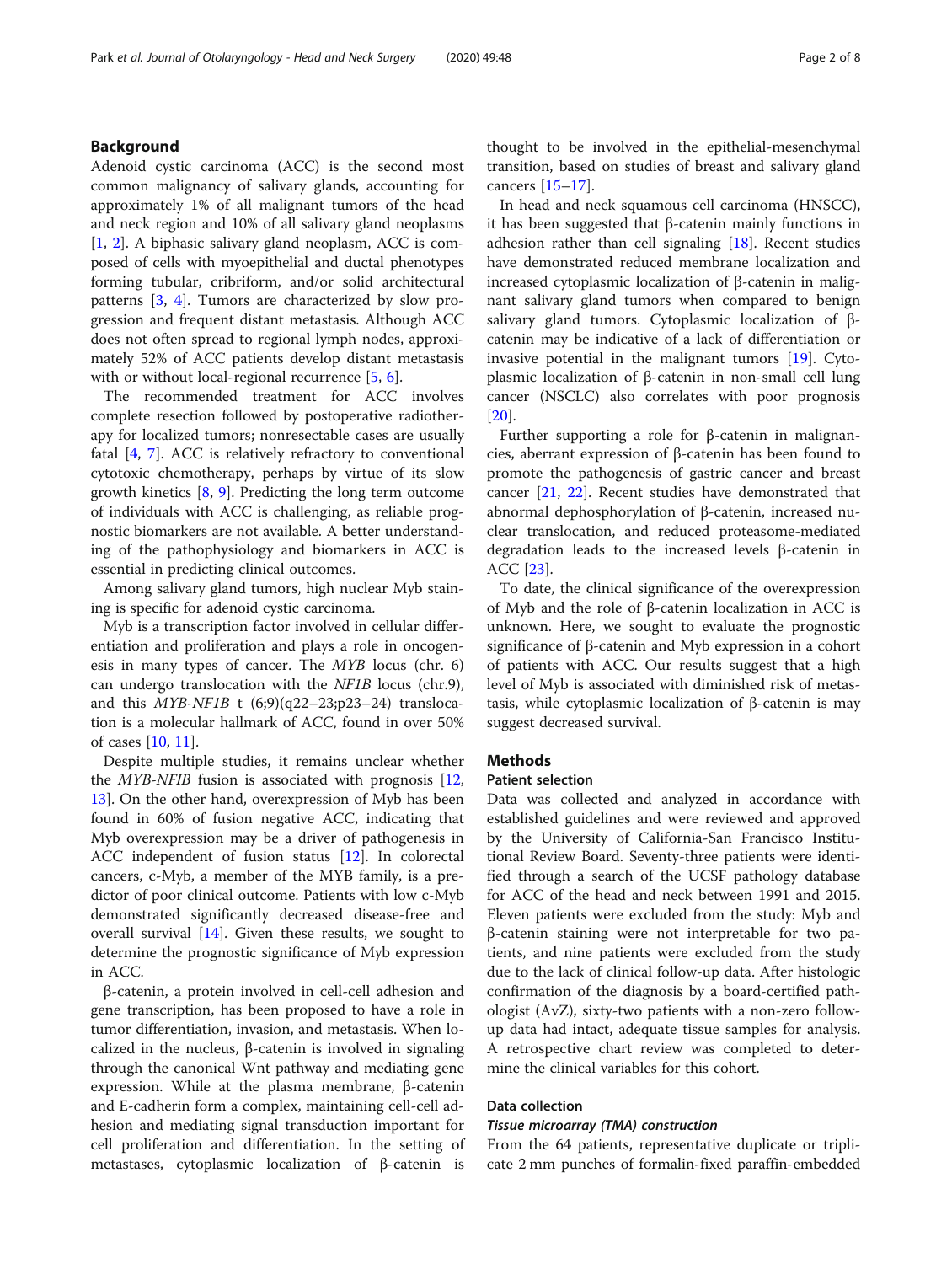tumors were assembled into a tissue microarray (TMA). The TMA blocks were subsequently sectioned and stained for Myb and β-catenin.

## Beta-catenin immunohistochemistry

Immunohistochemical staining for β-catenin was performed on the Leica BOND III Automated stainer. Briefly, 4 μm TMA sections were deparaffinized with xylene and ethanol. Antigen retrieval was performed using citrate buffer (pH 6.0) for 20 min. Sections were incubated with clone 14/β-catenin (BD Transduction Lab, Franklin Lakes, NJ) diluted 1:20 for 15 min. External positive and negative controls were performed.

β-catenin staining was scored based on the intensity of cytoplasmic staining using a 3-point scale from 0 to 3: (0: absent; 1: weak; 2: moderate; 3: intense). Scoring was performed by a board-certified pathologist (AvZ) blinded to patient outcomes. The mean score of the multiple tumor samples was utilized for statistical analysis.

## Myb immunohistochemistry

Immunohistochemical staining for Myb was performed using the Dako EnVision+ System (Dako, Glostrup, Denmark). Briefly, 4um TMA sections were deparaffinized with xylene and ethanol. Heat-induced epitope retrieval was completed with EnVision Module at 97 °C for 20 min in pH 9.0 buffer. Endogenous peroxidase activity was blocked with Dako EnVision Flex. Tissue sections were then incubated with an anti-Myb monoclonal antibody (Genetex, Irvine, CA). The reaction was visualized using the Dako EnVision Flex+ System. External positive and negative controls were performed.

Myb was scored based on both % cells staining and the intensity of staining. The % of cells showing any staining was visually assessed along with the intensity of Myb staining using a 3-point scale: (0: absent; 1: weak; 2: moderate; 3: intense). Scoring was performed by two independent board-certified pathologists (AvZ and SA) with discrepant scores re-examined by both observers to achieve a consensus score.

## Clinical data

Demographic data, tumor characteristics, as well as outcomes, including local recurrence, regional recurrence, and distant metastasis, were obtained from the UCSF electronic medical record. Time to local recurrence and distant metastasis were defined as the time between such events and the primary treatment. Overall survival (duration of total follow up) was defined as the time from diagnosis to death by any cause.

## Statistical analysis

All statistical analyses were carried out with STATA 14. Event time was determined based on the date of

diagnosis or surgery to the time of an event (metastases, recurrence, or death). Prognostic value of Myb expression, β-catenin expression, and other clinicopathological characteristics were evaluated using the Cox proportional hazard model. Hazard ratios are presented with their 95% confidence intervals (CIs). Additionally, the regression model was fit to assess the association between Myb expression and β-catenin expression (measured through respective staining intensities) in the tumor samples evaluated. Statistical tests were two-sided at the 5% level of significance.

## Results

## Patient and clinical characteristics

The mean age of the patients was 55.0 years. The subjects were comprised of 25 men and 39 women. The majority (62.5%) of the patients were white, with 26.6% Asian and 10.9% African American or other. Most patients (57.8%) were nonsmokers.

As expected, most patients (73.4%) received additional treatment after surgical resection (Table [1\)](#page-3-0). Of the 64 patients who underwent primary surgery, 47 patients had postoperative adjuvant radiotherapy, concurrent chemoradiotherapy, or chemotherapy.

The majority (56.3%) of patients in the study were diagnosed with cancers at stage 3/4, and 70% had a tumor originating in the minor salivary glands. Approximately 67.2% of cases exhibited predominantly tubular growth patterns, while 20.3% demonstrated predominantly cribriform or solid growth patterns on histology. Microscopic examination of the primary tumor tissue revealed that perineural invasion was found in the majority of cases (64.1%).

#### Prognostic factors affecting overall survival

β-catenin staining were not interpretable for two patients in our sample. They were excluded from statistical analysis evaluating association between β-catenin expression and survival/ metastasis/ recurrence in ACC patients. Similarly, an additional patient was excluded due to uninterpretable MYB staining from model evaluating MYB expression as a prognostic factor. The mean clinical follow-up time (diagnosis to death) was 58 months (0–303 months). Median follow up was 41.8 months. Follow up data was right skewed, i.e., more people had a shorter follow up. In the univariate analysis (Table [2](#page-4-0)), age at diagnosis (HR: 1.03, 95% CI:1.0–1.1,  $p$ -value: 0.03), smoking history (HR: 2.9, 95% CI:1.1–8.2, p-value: 0.03) and clinical stage at diagnosis (HR: 2.21, 95% CI: 1.2–4.2,  $p$ -value: 0.02) were the only significant predictors of survival.

Regarding β-catenin, staining was predominantly cytoplasmic in all cases. The risk of dying increased by 2.5 fold in patients with higher intensity of staining when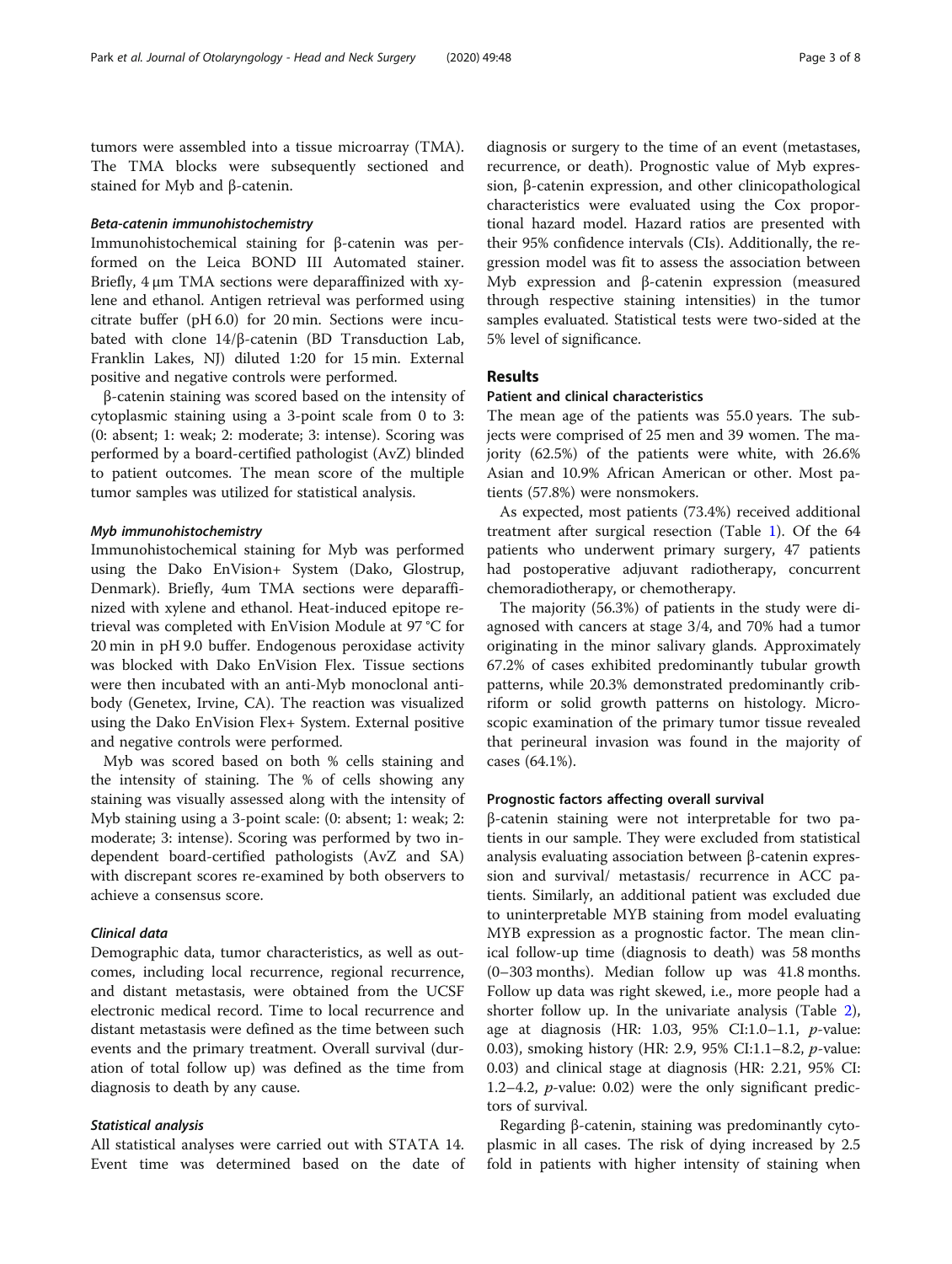<span id="page-3-0"></span>Table 1 Patient and tumor sample characteristics

| Variable                    | Overall $N = 64$ | $p$ -value |
|-----------------------------|------------------|------------|
| Age at diagnosis (in years) | $55 (+/-15.1)$   | 0.3        |
| Sex                         |                  | 0.6        |
| Male                        | 25 (39%)         |            |
| Female                      | 39 (61%)         |            |
| Race <sup>a</sup>           |                  | 0.7        |
| White                       | 40 (62.5%)       |            |
| Asian/Pl                    | 17 (26.6%)       |            |
| African American and Other  | 07 (10.9%)       |            |
| Smoking history b           |                  | 0.1        |
| <b>No</b>                   | 37 (57.8%)       |            |
| Yes                         | 20 (31.3%)       |            |
| Missing                     | 07 (11.0%)       |            |
| Tumor stage <sup>c</sup>    |                  | 0.005      |
| Early (Stage 2 or earlier)  | 22 (31.3%)       |            |
| Late (Stage 3 or later)     | 36 (56.3%)       |            |
| Missing                     | 08 (12.5%)       |            |
| Tumor location              |                  | 0.04       |
| Major salivary gland        | 19 (29.7%)       |            |
| Minor salivary gland        | 45 (70.3%)       |            |
| Perineural invasion d       |                  | 0.1        |
| Yes                         | 41 (64.1%)       |            |
| No                          | 11 (17.9%)       |            |
| Missing                     | 12 (18.8%)       |            |
| Margin status <sup>e</sup>  |                  | 0.2        |
| Negative                    | 06 (09.4%)       |            |
| Positive                    | 45 (70.3%)       |            |
| Missing                     | 13 (20.3%)       |            |
| Dominant pattern            |                  | 0.3        |
| Tubular/Cribriform          | 43 (67.2%)       |            |
| Solid                       | 15 (20.3%)       |            |
| Missing                     | 08 (12.5%)       |            |
| Tumor necrosis              | 13 (20.3%)       | 0.3        |
| Treatment <sup>f</sup>      |                  | 0.3        |
| Surgery                     | 17 (26.6%)       |            |
| Surgery +RT/C or RT/C alone | 47 (73.4%)       |            |
| Missing                     | 01 (1.34%)       |            |

<sup>a</sup>There were very few African American patients in our sample; thus, we combined them with people who disclosed their race as other, who were also few.

<sup>b</sup>Patients were categorized as smokers if they reported current or formerly smoking.

c Tumor stages were determined clinically using TNM tumor classification. d Perineural invasion was determined histologically.

<sup>e</sup>All patients in our study received some treatment. We dichotomized them in two categories: those patients who received surgical treatment and those who underwent radiation therapy (RT) and chemotherapy (C) in addition to surgery or independent of surgical treatment.

compared to patients with one unit lower intensity of βcatenin staining (HR 2.45, 95% CI: 0.9–6.7, p-value: 0.08), although the association did not reach statistical significance. We also evaluated the prognostic value of Myb by the percentage of cells staining, Myb by staining intensity, sex, race of the patient, the dominant histopathological pattern of the tumor, margin status, and treatment received. Although not statistically significant, our findings suggest that race and sex of the patient, margin status, the dominant histological pattern of tumor, and treatment may be potential predictors of survival (Table [2](#page-4-0)).

## Prognostic factors impacting metastasis

Information on metastasis and time to metastasis was available for 58 patients. The mean follow-up time was 51.5 months (0–262.5 months), median follow up was 41.4 months. Myb staining was a significant factor affecting the risk of distant metastasis. ACC patients with no Myb staining had a higher risk of developing metastasis than patients with any Myb staining (HR: 4.06, 95% CI: 1.02–14.96,  $p$ -value: 0.03). All patients with a positive tumor margin experienceed metastasis at follow up.

## Prognostic factors impacting recurrence

Information on recurrence (local, regional, and distant) and time to recurrence were collected from 57 patients. The mean time to recurrence was 50 (0.07–244.5) months whereas median time to recurrence was 38.1 months. Only the stage at diagnosis was significantly predictive of recurrence (HR: 3.31, 95% CI:1.02–10.69,  $p$ -value: 0.04). All patients with a positive tumor margin had recurrence at follow up.

## Association between Myb and β-catenin expression

Linear regression was performed to evaluate the association of Myb expression with β-catenin staining intensity. A significant regression equation was found (F (1, 67) = 4.60, *p*-value: 0.04) with an  $R^2$  of 0.06. Myb expression increased 1.69 in staining intensity units for each unit of β-catenin staining intensity.

## **Discussion**

Our cohort includes 64 ACC patients with predominantly of minor salivary gland tumors (69.6%). As would be expected, these tumors frequently demonstrated perineural invasion (78.9%). The stage at diagnosis was a strong independent predictor of recurrence and poor overall survival, as has been found in previous studies [[13\]](#page-6-0). Age at diagnosis and smoking history were also significant predictors of overall survival in this cohort. All cases of recurrence and metastasis had a positive margin status. Evaluation of Myb and β-catenin expression by immunohistochemistry support that any Myb expression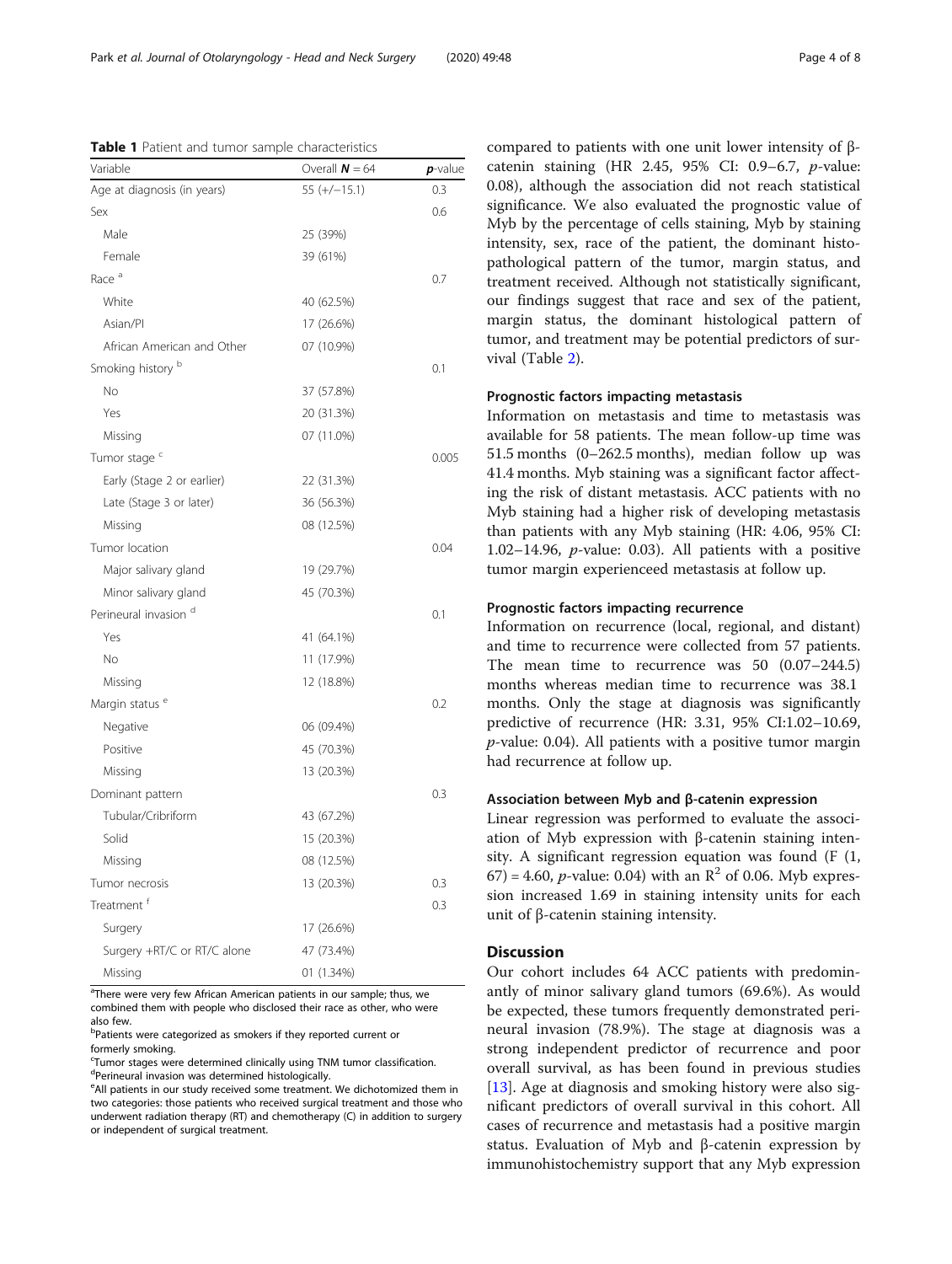# <span id="page-4-0"></span>Table 2 Univariate Analysis: Outcomes of patients with ACC based on prognostic factors

| Overall survival <sup>a</sup>            | N  | $HR*$                    | 95% CI         | $p$ -value |
|------------------------------------------|----|--------------------------|----------------|------------|
| Myb Staining (high vs. low)              | 63 | 1.05                     | $0.45 - 2.44$  | 0.9        |
| Myb staining (present vs. absent)        | 63 | 1.57                     | $0.63 - 3.8$   | 0.4        |
| Myb % tumor average (continuous)         | 64 | 0.99                     | $0.98 - 1.01$  | 0.6        |
| Myb % tumor average (high vs. low)       | 64 | 1.05                     | $0.45 - 2.44$  | 0.9        |
| ß-catenin cytoplasmic staining           | 62 | 2.45                     | $0.9 - 6.7$    | 0.08       |
| Age at diagnosis                         | 64 | 1.03                     | $1.0 - 1.1$    | 0.03       |
| Race                                     | 63 | 0.92                     | $0.5 - 1.9$    | 0.8        |
| Sex                                      | 64 | 1.06                     | $0.4 - 2.6$    | 0.8        |
| Smoking history                          | 57 | 2.9                      | $1.1 - 8.2$    | 0.03       |
| Stage at diagnosis                       | 56 | 2.21                     | $1.2 - 4.2$    | 0.02       |
| Margin status                            | 51 | 1.62                     | $0.21 - 12.5$  | 0.6        |
| Dominant pattern                         | 56 | 1.64                     | $0.6 - 4.4$    | 0.3        |
| Treatment                                | 64 | 1.31                     | $0.6 - 3.1$    | $0.5\,$    |
| Metastasis <sup>b</sup>                  |    | $HR*$                    | 95% CI         | p-value    |
| Myb Staining (high vs. low)              | 58 | 2.40                     | $0.62 - 9.36$  | 0.17       |
| Myb staining (present vs. absent)        | 58 | 4.06                     | $1.02 - 14.96$ | 0.03       |
| Myb % tumor average (continuous)         | 59 | 0.98                     | $0.96 - 1.01$  | 0.2        |
| Myb % tumor average (high vs. low)       | 59 | 2.27                     | $0.58 - 8.90$  | 0.2        |
| ß-cat cytoplasmic staining               | 57 | 1.35                     | $0.39 - 4.67$  | 0.64       |
| Age at diagnosis                         | 59 | 1.01                     | $0.97 - 1.06$  | 0.52       |
| Race                                     | 58 | 0.36                     | $0.08 - 1.57$  | 0.18       |
| Sex                                      | 59 | 0.46                     | $0.09 - 2.22$  | 0.34       |
| Smoking history                          | 54 | 0.72                     | $0.15 - 3.59$  | 0.69       |
| Stage at diagnosis                       | 51 | 1.62                     | $0.79 - 3.32$  | 0.19       |
| Margin status                            | 46 | $\overline{\phantom{0}}$ | -              |            |
| Dominant pattern                         | 51 |                          |                |            |
| Treatment                                | 59 | 1.22                     | $0.34 - 4.37$  | 0.76       |
| Recurrence <sup>c</sup>                  |    | HR*                      | 95% CI         | p-value    |
| Myb Staining (high vs. low) <sup>a</sup> | 58 | 1.61                     | $0.61 - 4.25$  | 0.33       |
| Myb staining (present vs. absent) b      | 58 | 1.05                     | $0.36 - 3.05$  | 0.91       |
| Myb % tumor average (continuous)         | 59 | 1.01                     | $0.19 - 1.02$  | 0.23       |
| Myb % tumor average (high vs. low)       | 59 | 0.50                     | $0.18 - 1.36$  | 0.16       |
| ß-cat cytoplasmic staining c             | 57 | 1.88                     | $0.64 - 5.54$  | 0.25       |
| Age at diagnosis                         | 59 | 1.03                     | $0.99 - 1.07$  | 0.13       |
| Race                                     | 58 | 1.22                     | $0.55 - 2.74$  | 0.62       |
| Sex                                      | 59 | 0.43                     | $0.14 - 1.35$  | 0.15       |
| Smoking history                          | 54 | 1.99                     | $0.67 - 5.95$  | 0.22       |
| Stage at diagnosis                       | 51 | 3.31                     | $1.02 - 10.69$ | 0.04       |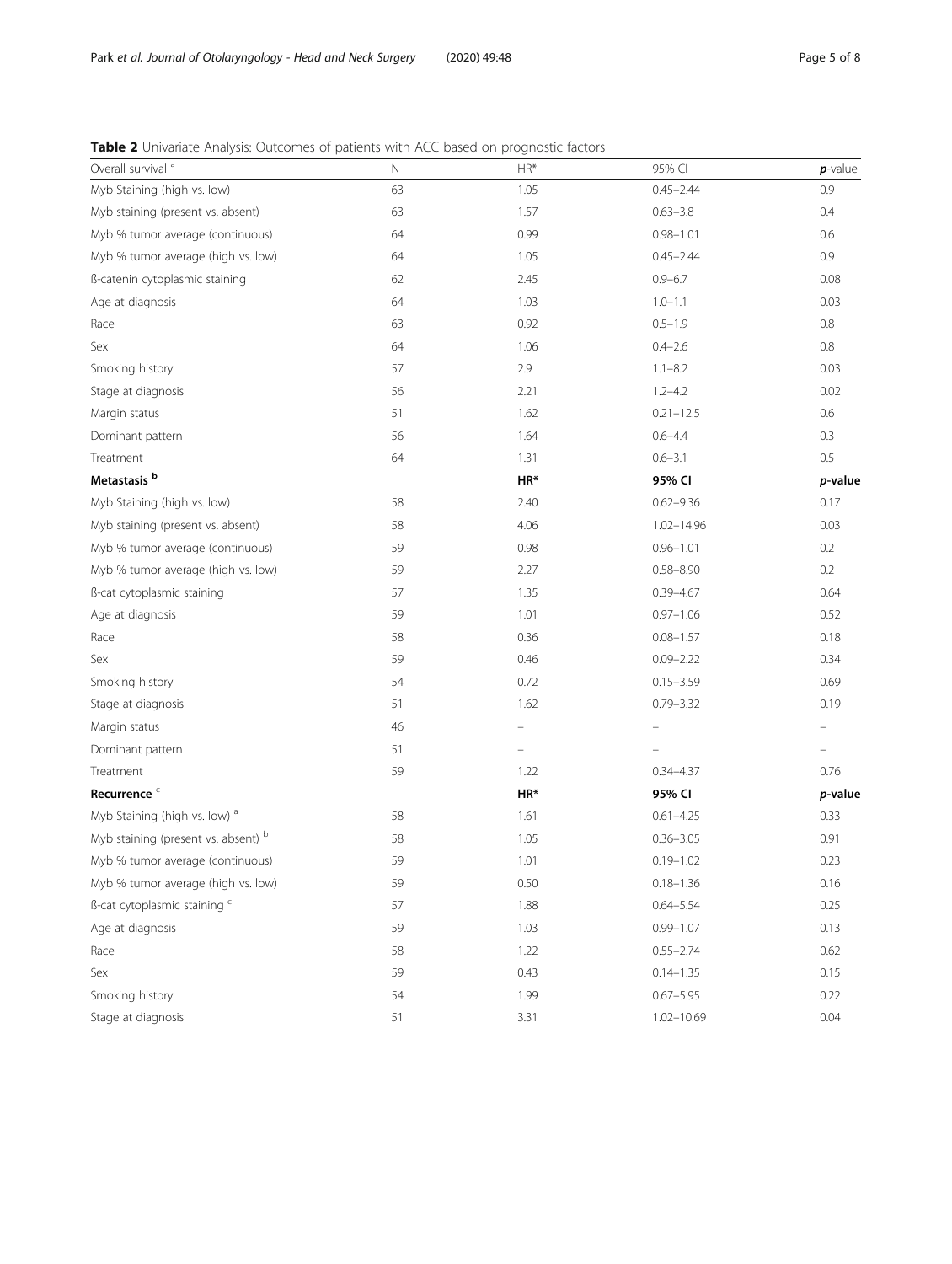|  |  | Table 2 Univariate Analysis: Outcomes of patients with ACC based on prognostic factors (Continued) |  |
|--|--|----------------------------------------------------------------------------------------------------|--|
|  |  |                                                                                                    |  |

| Overall survival <sup>a</sup> |    | HR*  | 95% CI        | $p$ -value |
|-------------------------------|----|------|---------------|------------|
| Margin status                 | 46 | $-$  | -             |            |
| Dominant pattern              |    | 1.56 | 0.32.7.54     | 0.58       |
| Treatment                     | 59 | 1.08 | $0.33 - 3.54$ | 0.89       |

The N in the table is presented as a separate column because each predictor had a differential amount of missing, and thus the sample size is not consistent among models fit to assess the different associations.

\*: Hazard Ratios

\*\* Follow-up information regarding overall survival, metastasis, and recurrence was missing for 9 patients, 11 patients, and 12 patients, respectively. Additionally, ß-cat staining information was unavailable for 2 patients, and Myb staining information was unavailable for 1 patient.

No estimates have been presented for margin status and dominant histologic pattern. All cases of recurrence and metastasis had a positive margin status. Given the small sample size and missing patient information for dominant histologic pattern, a survival model could not be fit to accurately analyze the data to provide conclusive results.

<sup>a</sup>The average follow-up time for patients in whom overall survival was evaluated was 58.3 months, ranging from 0 to 303.1 months

b The average follow-up time for patients in whom metastasis was evaluated was 51.5 months, ranging from 0 to 262.5 months

c The average follow-up time for patients in whom overall recurrence was evaluated was 50 months, ranging from 0.07–244.5 months

is associated with diminished risk of metastasis (HR: 4.06, 95% CI: 1.02–14.96, p-value: 0.03) suggesting that Myb expression is a valuable as a prognostic biomarker. However, the effect size reported is not precise. True effect in the population could be either very small (1.02) or very large  $({\sim} 15)$ . Future studies with larger cohorts need to confirm our hypothesis and generate a more precise effect estimate of association between MYB and ACC metastasis.

Higher intensity of cytoplasmic β-catenin staining was suggestive of a higher risk of death. β-catenin staining intensity was assessed visually using a 3 point scale. Although not statistically significant, we observed that each unit increase in staining intensity of β-catenin was associated with a 2.5-fold increased risk of dying (HR 2.45, 95% CI: 0.9–6.7, p-value: 0.08). Furthermore, a linear regression analysis demonstrated a significant association between Myb and β-catenin expression. Each staining intensity unit increase in β-catenin resulted in an increase in 1.69 units in the average Myb staining intensity. The mechanism behind the interaction between Myb and β-catenin in ACC are unclear; however, c-Myb, a member of the MYB family, has been found to be an activator of the Wnt/β-catenin signaling pathway, promoting invasion and metastasis of breast cancer [\[24](#page-7-0)]. Myb and β-catenin have not been previously evaluated as biomarkers with prognostic implications in ACC.

#### MYB

MYB-NF1B t (6;9)(q22–23;p23–24) translocation results in disruption of the MYB 3′ UTR, which contains a negative regulatory site required for MYB downregulation. The loss of negative regulation, coupled with the juxtaposition of super-enhancer regions of NFIB and MYB results in the overexpression of Myb [\[11\]](#page-6-0).

Previous Myb expression studies demonstrated that 89% of tumors, regardless of fusion status, overexpressed Myb RNA [[25\]](#page-7-0), and approximately 61–82% of analyzed ACC tumors stained positive for Myb [\[12](#page-6-0), [25](#page-7-0), [26\]](#page-7-0). In agreement with previous findings, the prevalence of Myb staining in this study was 69%. The overexpression of  $MYB$  is often associated with the t  $(6;9)$  translocation producing the MYB-NFIB fusion protein, which is thought to be the hallmark of ACC. However, previous studies show MYB-NFIB is not a strong predictor of prognosis [\[12](#page-6-0), [13](#page-6-0)]. In addition, approximately 70% of fusion negative ACC overexpress Myb, suggesting a role in pathogenesis.

Given the rarity of ACC and resultant limits on sample size, we could not analyze Myb expression as a factor independent of other variables including age at diagnosis, stage at diagnosis, and smoking history. Nevertheless, our study supports that Myb expression is protective against the development of metastatic ACC. A higherpowered analysis is necessary to establish Myb as an independent biomarker.

## β-Catenin

Expression and localization of β-catenin are thought to have a role in tumor differentiation, metastasis, and invasion. Studies have found metastasis is promoted through the dephosphorylation of β-catenin by PP2A, which inhibits β-catenin degradation and increases βcatenin expression in ACC [[23\]](#page-7-0).

Similar to previous findings [[27\]](#page-7-0), immunostaining for β-catenin localized to the cytoplasm in all of our tumor samples. The significance of the distribution is not entirely clear; however, other studies have observed cytoplasmic localization of β-catenin in malignant salivary gland tumors [\[24](#page-7-0)]. Our findings suggest that cytoplasmic localization of β-catenin may be an indicator of aggressive behavior and metastatic potential in malignant salivary gland tumors.

ACC is a rare cancer. One of the biggest limitations of this study is the small sample size. As a result, the analyses may be under-powered to detect the true associations in the population. Future studies with a larger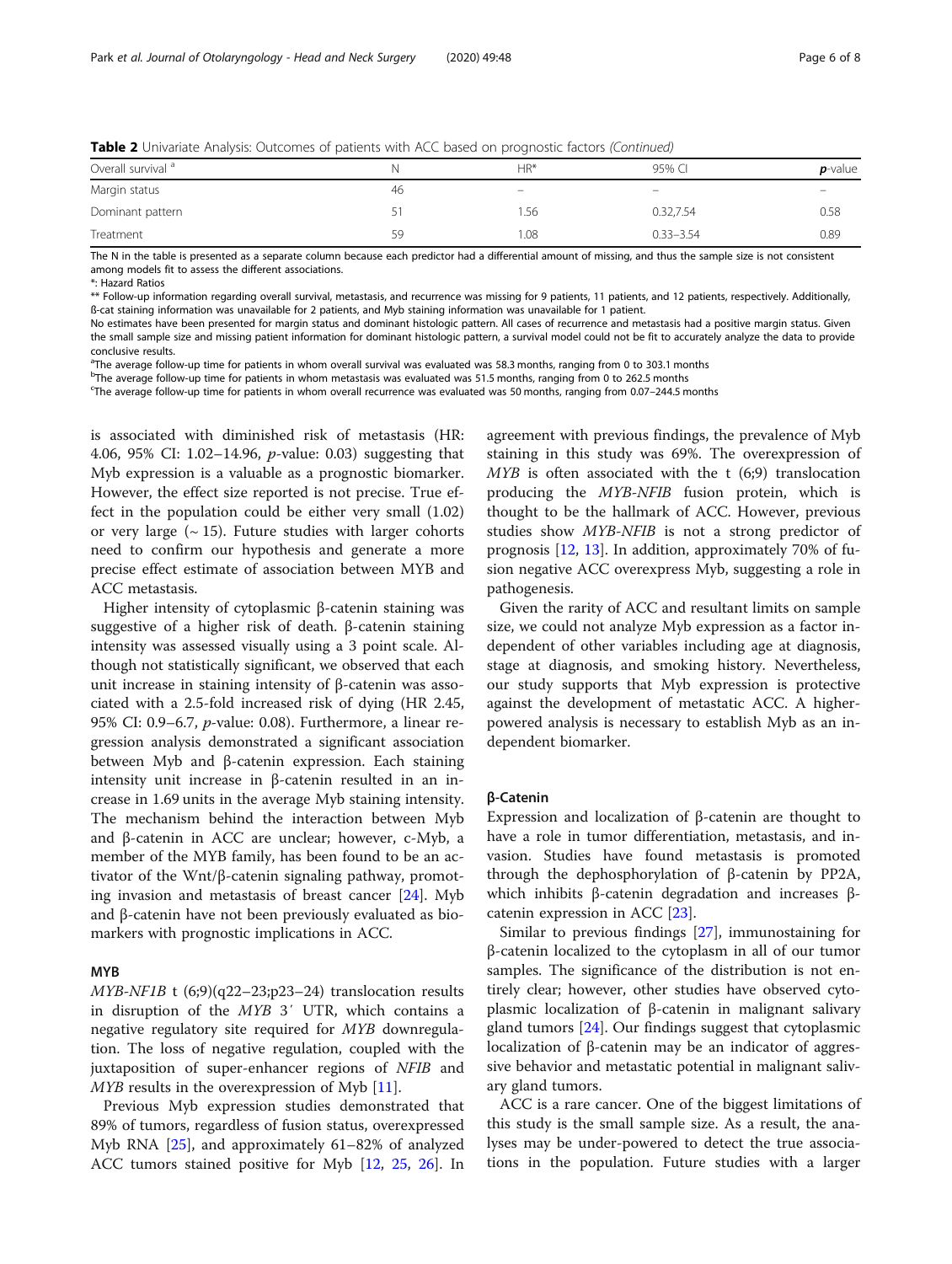<span id="page-6-0"></span>cohort will be necessary to establish Myb and β-catenin as independent prognostic biomarkers.

## Conclusion

The absence of reliable prognostic markers presents a challenge in predicting long-term outcomes in patients with ACC; however, we believe our study provides insight on potential prognostic factors for the assessment of clinical outcome. We report in this study on the association of Myb and β-catenin expression with different clinical outcome in adenoid cystic carcinoma. Overexpression of Myb and β-catenin has been demonstrated previously in the setting of ACC, but the significance has thus far been unclear. Our study found that expression of Myb is associated with a decrease in risk of distant metastasis, whereas increased cytoplasmic expression of β-catenin might be associated with higher mortality among ACC patients. Moreover, an association between Myb and β-catenin expression is evident. We hypothesize that both Myb and β-catenin are important prognostic markers in ACC patients.

#### Abbreviations

TMA: Tissue microarrayACCAdenoid cystic carcinomaβ-cateninBeta-catenin

## Acknowledgments

Not applicable.

## Authors' contributions

SP compiled the data set, analyzed the statistical analysis, and drafted the manuscript; MV performed and analyzed the data and contributed to the writing and revision of the manuscript; contributed to the writing and revision of the manuscript; AvZ evaluated the immunohistochemical stains performed on the tissue microarray. AvZ also contributed to the Material & Method section of the manuscript; contributed to the writing and revision of the manuscript; SA evaluated the immunohistochemical stains performed on the tissue microarray; JH contributed to the design of the project outline; contributed to the writing and revision of the manuscript; HK contributed to the design of the project outline; contributed to the writing and revision of the manuscript; SY managed patient cases and contributed to the collection of the clinical dataset; contributed to the writing and revision of the manuscript; PH organized the project design, directed the manuscript revision and interpretation of the data set analysis; contributed to the writing and revision of the manuscript; All authors accept responsibility for all content of the final manuscript.

#### Funding

Patrick Ha: NIH/NIDCR R01DF023227.

## Availability of data and materials

All data generated or analyzed during this study are included in this published article.

#### Ethics approval and consent to participate

All of the experiments were in accordance with regulations and established guidelines and were.

reviewed and approved by the University of California-San Francisco Institutional Review Board.

#### Consent for publication

Not applicable.

### Competing interests

The authors declare that they have no competing interests.

#### Author details

<sup>1</sup>Columbia University College of Dental Medicine, New York, NY, USA <sup>2</sup>Department of Otolaryngology Head and Neck Surgery, University of California San Francisco, San Francisco, California, USA. <sup>3</sup>Department of Pathology, University of California San Francisco, San Francisco, California, USA. <sup>4</sup> Department of Radiation Oncology, University of California San Francisco, San Francisco, California, USA. <sup>5</sup>Department of Pathology, University of New Mexico School of Medicine, Albuquerque, NM, USA.

## Received: 19 March 2020 Accepted: 5 July 2020 Published online: 10 July 2020

#### References

- 1. Kokemueller H, et al. Adenoid cystic carcinoma of the head and neck--a 20 years experience. Int J Oral Maxillofac Surg. 2004;33(1):25–31.
- 2. Bradley PJ. Adenoid cystic carcinoma of the head and neck: a review. Curr Opin Otolaryngol Head Neck Surg. 2004;12(2):127–32.
- 3. Li J, et al. Development and characterization of salivary adenoid cystic carcinoma cell line. Oral Oncol. 2014;50(10):991–9.
- 4. Seethala RR. An update on grading of salivary gland carcinomas. Head Neck Pathol. 2009;3(1):69–77.
- 5. Matsuba HM, et al. Adenoid cystic salivary gland carcinoma. A histopathologic review of treatment failure patterns. Cancer. 1986;57(3):519– 24.
- 6. Lloyd S, et al. Determinants and patterns of survival in adenoid cystic carcinoma of the head and neck, including an analysis of adjuvant radiation therapy. Am J Clin Oncol. 2011;34(1):76–81.
- 7. Chen AM, et al. Adenoid cystic carcinoma of the head and neck treated by surgery with or without postoperative radiation therapy: prognostic features of recurrence. Int J Radiat Oncol Biol Phys. 2006;66(1):152–9.
- 8. Ellington CL, et al. Adenoid cystic carcinoma of the head and neck: incidence and survival trends based on 1973-2007 surveillance, epidemiology, and end results data. Cancer. 2012;118(18):4444–51.
- 9. Bjorndal K, et al. Salivary adenoid cystic carcinoma in Denmark 1990-2005: Outcome and independent prognostic factors including the benefit of radiotherapy. Results of the Danish head and neck Cancer group (DAHA NCA). Oral Oncol. 2015;51(12):1138–42.
- 10. West RB, et al. MYB expression and translocation in adenoid cystic carcinomas and other salivary gland tumors with clinicopathologic correlation. Am J Surg Pathol. 2011;35(1):92–9.
- 11. Drier Y, et al. An oncogenic MYB feedback loop drives alternate cell fates in adenoid cystic carcinoma. Nat Genet. 2016;48(3):265–72.
- 12. Mitani Y, et al. Comprehensive analysis of the MYB-NFIB gene fusion in salivary adenoid cystic carcinoma: incidence, variability, and clinicopathologic significance. Clin Cancer Res. 2010;16(19):4722–31.
- 13. Rettig EM, et al. MYB rearrangement and clinicopathologic characteristics in head and neck adenoid cystic carcinoma. Laryngoscope. 2015;125(9):E292– 9.
- 14. Biroccio A, et al. C-Myb and Bcl-x overexpression predicts poor prognosis in colorectal cancer: clinical and experimental findings. Am J Pathol. 2001; 158(4):1289–99.
- 15. Ishii K, et al. Involvement of epithelial-mesenchymal transition in adenoid cystic carcinoma metastasis. Int J Oncol. 2011;38(4):921–31.
- 16. Harigopal M, et al. Automated quantitative analysis of E-cadherin expression in lymph node metastases is predictive of survival in invasive ductal breast cancer. Clin Cancer Res. 2005;11(11):4083–9.
- 17. Schneider S, et al. The prognostic significance of beta-catenin, cyclin D1 and PIN1 in minor salivary gland carcinoma: beta-catenin predicts overall survival. Eur Arch Otorhinolaryngol. 2016;273(5):1283–92.
- 18. Yu Z, et al. Beta-catenin functions mainly as an adhesion molecule in patients with squamous cell cancer of the head and neck. Clin Cancer Res. 2005;11(7):2471–7.
- 19. Chandrashekar C, Angadi PV, Krishnapillai R. Beta-catenin expression in benign and malignant salivary gland tumors. Int J Surg Pathol. 2011;19(4): 433–40.
- 20. Jin J, et al. Prognostic significance of beta-catenin expression in patients with non-small cell lung cancer: a meta-analysis. Transl Lung Cancer Res. 2017;6(1):97–108.
- 21. Kim MY, Han SI, Lim SC. Roles of cyclin-dependent kinase 8 and betacatenin in the oncogenesis and progression of gastric adenocarcinoma. Int J Oncol. 2011;38(5):1375–83.